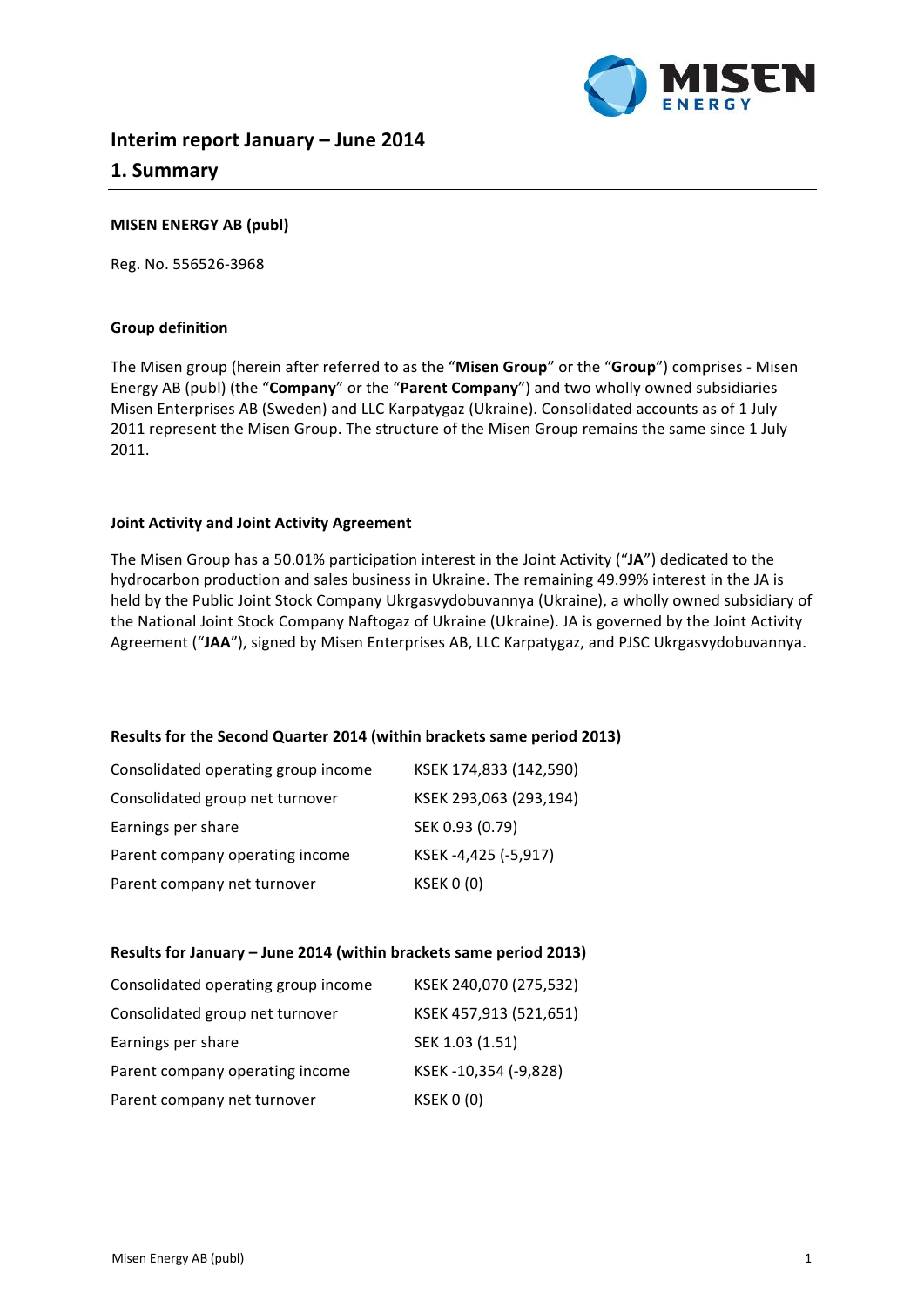## **Gas balance situation**

During the period of January – June 2014 the Company and its subsidiary LLC Karpatygaz have concluded sales of 355.5 million cubic meters (mmcm) of natural gas. This volume includes previously announced sales volumes and comprises a mix of natural gas produced in 2013 and stored in the underground storage facilities since mid-2013 as well as the natural gas produced during January  $-$ June 2014.

As result of performed sales, LLC Karpatygaz was able to initiate payments associated with the JA debts (primarily taxes) and to activate the temporarily suspended investment program.

All natural gas produced, transported, stored and allocated to the final consumers is registered on a monthly basis by the Ukrainian State bodies in the gas balancing process. Since the second quarter 2013, the Company and its subsidiary LLC Karpatygaz have been experiencing challenges and irregularities related to this process. This has been reported to the market and reflected in the previous interim reports as well as the annual report 2013.

During the second quarter 2014, a substantive progress has been made in negotiating re-inclusion of the LLC Karpatygaz led JA into the gas balance. Even though no permanent solution has been found, the partial inclusions into the gas balance during 2014 further strengthen notion that the situation with production to storage will be discontinued, and thus decreases uncertainty for the future business and going concern.

### **Financing from the Fund**

Within the framework of the financing agreement between the Company and a Dutch financing fund (Stichting Bewaarder Pluribus Optimum Fund), whereby the Company has been granted a financial facility of up to KEUR 7,500 (corresponding to approximately KSEK 67,500), a tranche of KEUR 1,280 (KSEK 11,520) was drawn down during the first two quarters of 2014. Accordingly, the total debt under the financing agreement as of 30 June 2014 is KEUR 5,480 (KSEK 49,320). This facility has been introduced to secure long-term financial requirements for the Company's Swedish operations.

### **Surveillance list**

On 24 January 2014, the Company was transferred to the Surveillance List on the First North NASDAQ OMX Nordic Exchange Stockholm AB. The reasons for assigning the Company an observation status are not primarily related to the ongoing financial difficulties, but are rather triggered by concern over the Company's control of its assets and the overall uncertainty related to the turbulent political and economic situation in Ukraine.

Under the Swedish stock exchange rules, transfer to the Observation List is a signal to the market/shareholders that the development of the company should be closely monitored. The Company shall continue following the situation and will be reporting on material developments as they occur.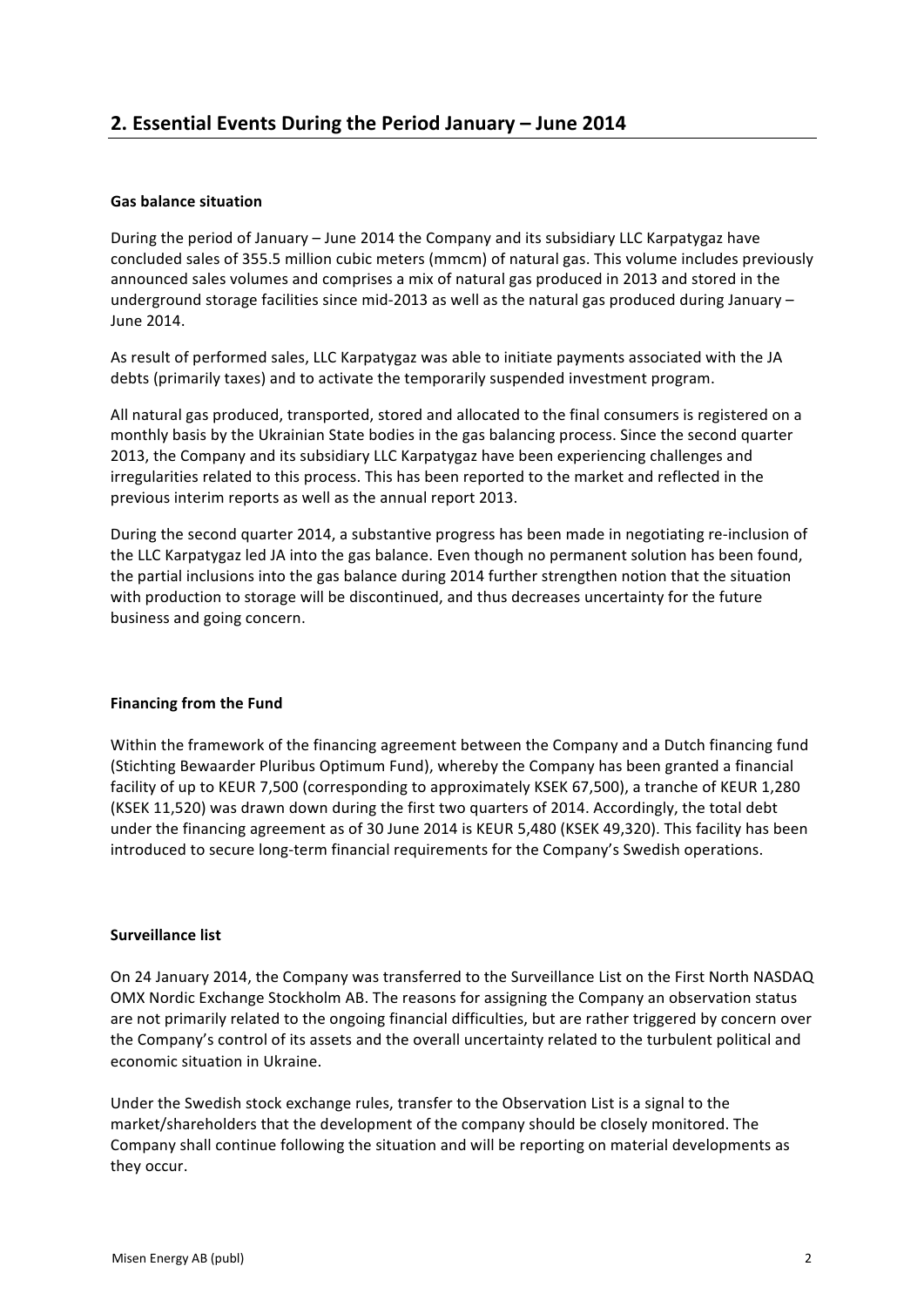### **Suspension of trade**

Due to incorrect and misleading to investors information in articles in the Swedish press in late June 2014 the trade of Company's shares at the First North was suspended for four days. After meeting with Surveillance at the stock exchange and providing information regarding the Group's actual situation, the trade was resumed. The Company issued a clarifying statement on 1 July 2014 that is available on Company's website.

### **Joint Activity Agreement**

The Amendment No. 6 to the JAA, signed on 21 February 2014, has been approved by the Ukrainian State authorities. The Amendment No. 6 provides greater authority to JA's Management Committee, which in turn agreed on extension of Misen Enterprises AB obligation to contribute funding as per JAA in the amount of KUSD 12,516 (KSEK 80,685) until 31 December 2014.

### **Investment program report**

Due to the constrains imposed on JA's ability to dispose of its production entitlements, the Company has introduced a temporary measure of suspending new investments during the first quarter 2014. With the positive developments related to the gas balance and renewed sales taking place, this temporary measure has been revoked and the investment program has continued in the second quarter 2014. The Misen Group's capital expenditure on equipment for gas production in Ukraine related to the JA activity in January - June 2014 amounted to KSEK 46,315 (KSEK 192,334).

In late May 2014 the Company commissioned a Booster Compressor Station ("BCS") at Rozpashnivske gas field in Poltava Region, Ukraine. As of the beginning of June 2014, Rozpashnivske BCS (projected capacity 1.08 MW) was fully operational. Rozpashnivske BCS aims to stabilize and maintain all necessary operating pressures within the Rozpashnivske gas field and would ensure additional gas production to the JA in the amount of 30 mmcm of natural gas per year as well as the additional production of gas condensate.

On 27 June 2014, the Company commissioned a BCS at East-Poltava gas and condensate field ("GCF") in Poltava Region, Ukraine. East-Poltava BCS features Ariel turbo-compressor units driven by Caterpillar gas turbine supplied by Propak Systems (Canada). Projected BCS capacity of 0.75 MW will allow to stabilize and maintain the necessary operational pressures within the East-Poltava GCF and will provide for additional gas production to JA of 18 mmcm annually.

East-Poltava BCS is the third such installation in Ukraine constructed within the framework of investment program agreed by JA. The commissioning ceremony was attended among others by Mr. Sergiy Kostiuk, Chairman of the Board of PJSC Ukrgasvydobuvannya and representatives of the Ministry of Energy and Coal Industry of Ukraine.

The combined capacity of two BCS commissioned during the second quarter 2014 is expected to generate an increase of gas production to JA in the range of 7%.

The JA is in charge of constructing and making operational thirteen BCS in Ukraine. As it has been reported at the AGM, seven more BCS are currently under construction works supervised by subsidiary LLC Karpatygaz with the overall capacity of around 100 MW.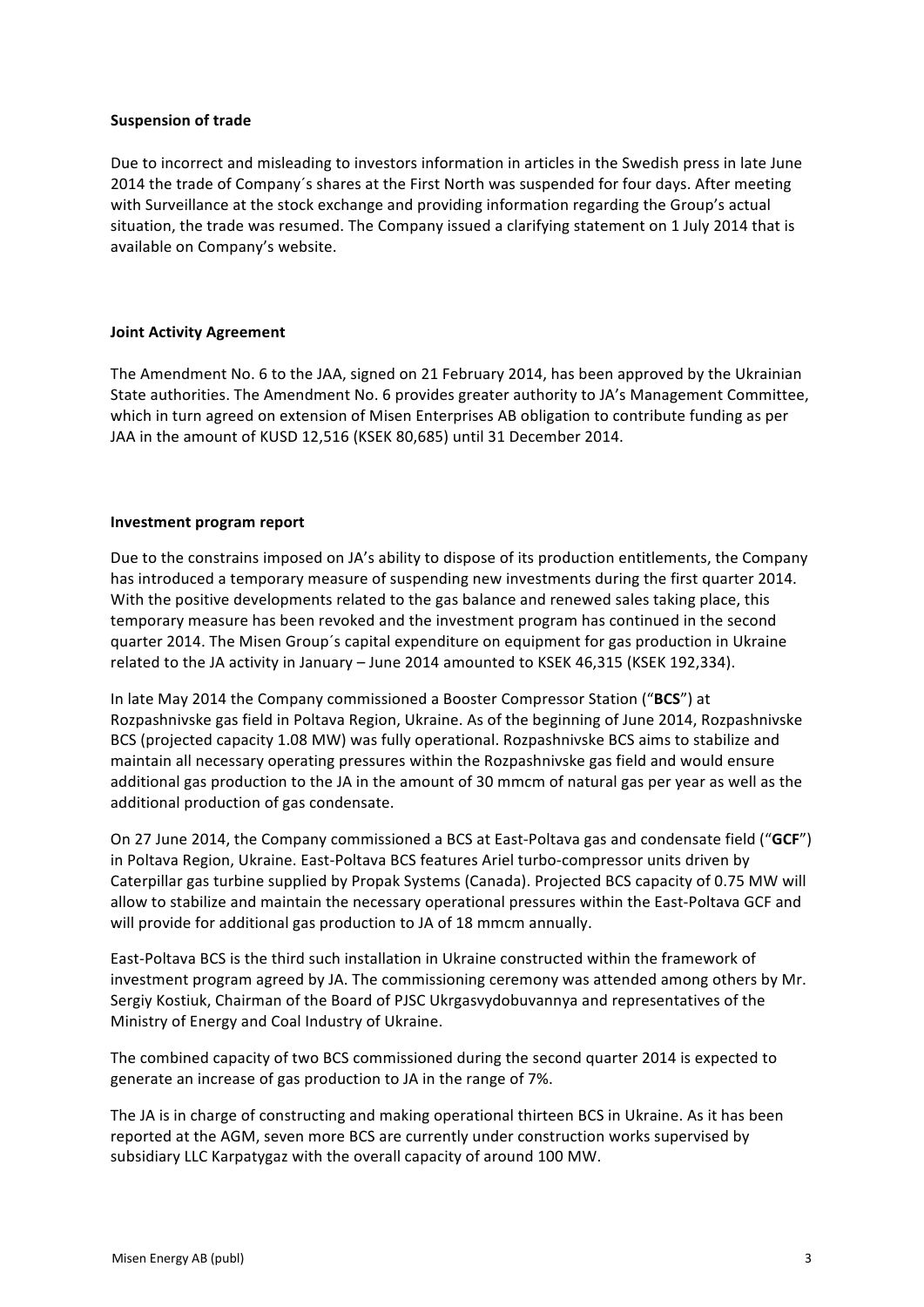Accumulatively as the result of its activity the JA in its current form since 2011 till July 2014 has produced and surpassed the production level of 1.5 billion cubic meters (bcm) of natural gas.

### **Production report**

The table below sets forth the **average daily production** indicators by the end of the period:

|                       | Q <sub>2</sub> 2014 | Q <sub>2</sub> 2013 |  |
|-----------------------|---------------------|---------------------|--|
| Natural Gas (mmcm)    | 1.99                | 1.87                |  |
| Gas Condensate (tons) | 86.5                | 72.8                |  |
| Oil (tons)            | 108.7               | 55.8                |  |

The table below sets forth the *accumulated production* indicators for the specified period:

|                         | January – June 2014 | January – June 2013 |  |
|-------------------------|---------------------|---------------------|--|
| Natural Gas (mmcm)      | 346                 | 324.5               |  |
| Gas Condensate (ktons*) | 15.1                | 15.7                |  |
| Oil (ktons)             | 10.7                | 13.5                |  |
| * thousand tons         |                     |                     |  |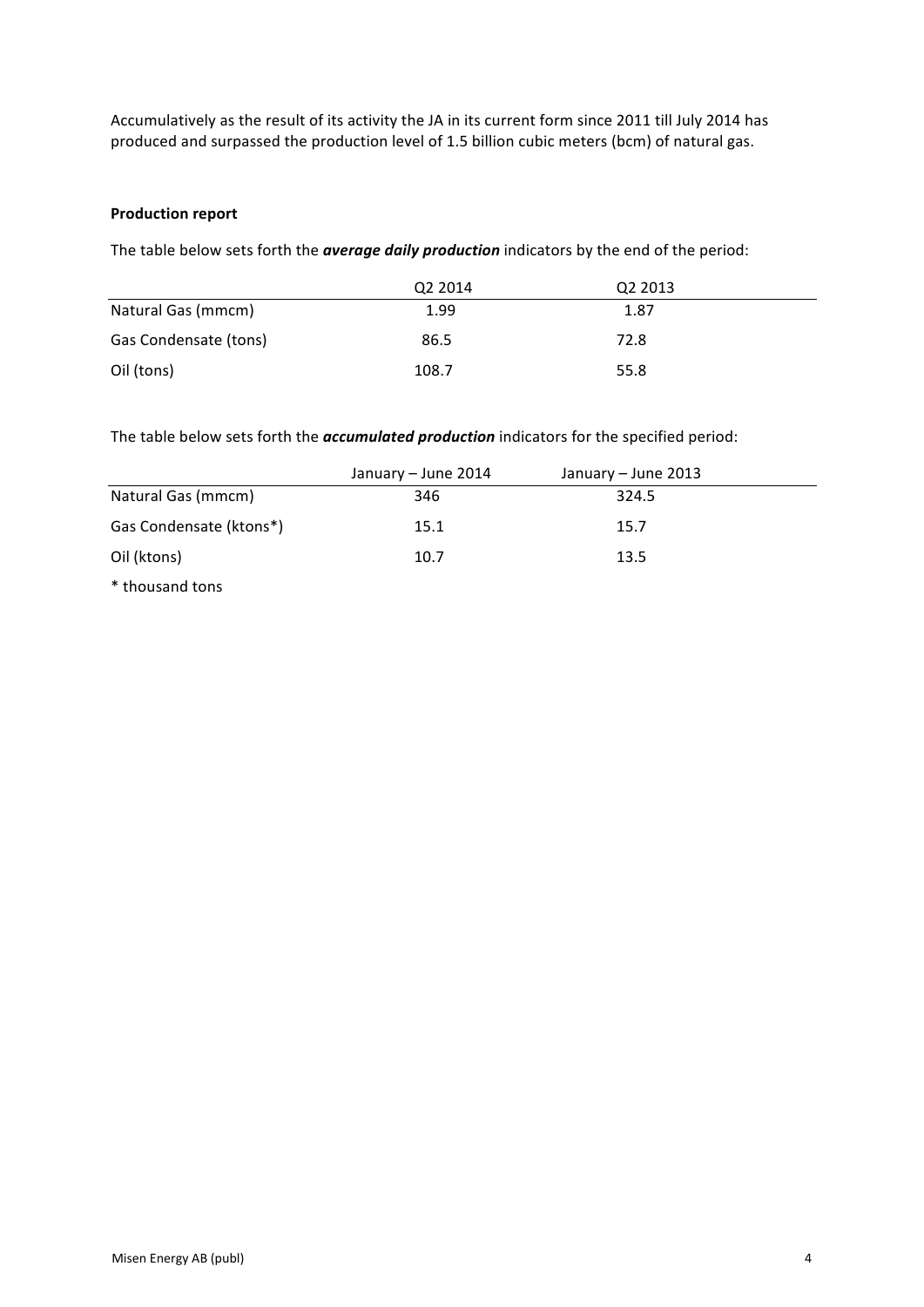### **Essential events after end of the second quarter 2014**

### *Gas balance*

The gas balance issue is being addressed but has not yet been solved. Currently the Company is keeping close to six months of JA production of natural gas in the amount of 346 mmcm in the underground storage.

Due to the Company subsidiary's limited ability to sell production entitlements, an uncertainty for the future business and going concern remains.

#### *Subsoil use tax increase*

As of August 2014, Ukraine introduced a set of emergency laws addressing the turbulent situation in the country. Part of these laws concern the need to increase tax collections to the state budget. In particular, the subsoil use tax for production of natural gas in the depth of up to 5,000 meters has been raised from 28% to 55%. The Misen Group is producing primarily from these depths. The subsoil use tax is payable at the time of production and delivery of gas into the gas transport system. This puts additional financing constrains on the production companies in Ukraine. The tax increase is defined as temporary and valid till the end of 2014. The Company's end-year result will be affected by these changes as the production of five months of 2014 (August through December) will be subject to the tax increase. This will also have a negative effect on the implementation of the JA investment program.

#### *Exchange rate risks*

Due to the political instability in Ukraine during the January – June 2014 the rate for UAH towards SEK has decreased from 0.7718 on 31 December 2013 to 0,5693 on 30 June 2014, or -26.2%. Since the Misen Group's operations and net assets are almost entirely located in Ukraine this has caused a negative effect on the Group's equity, decreasing it by KSEK 170,393.

The Company's cash flow and income are hedged against depreciation since the sales price is linked to the gas import price in USD. Most of the Company's expense is subsoil charge, which is also directly linked to the gas and oil prices in USD. As for the rest of the costs, they will most likely increase in line with the prices in USD, due to the common practice in Ukraine to tie major costs to the hard currencies like USD and EUR, hence currency fluctuations should be offset. The Company will continue monitoring the situation and will inform the market accordingly.

#### **Price** risks

Due to the current situation in Ukraine, there are possible risks of growing downward pressure on the sales price of natural gas.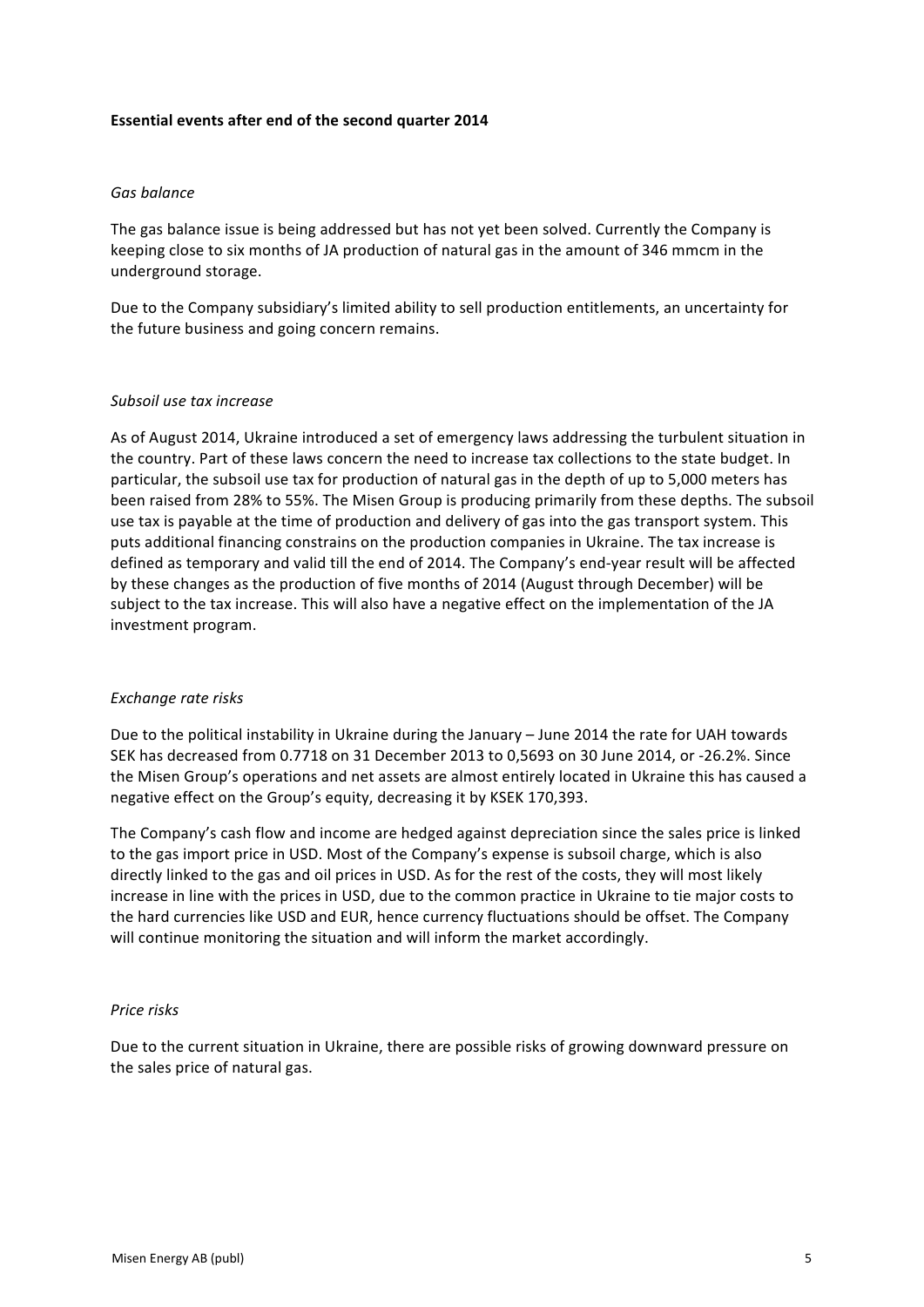# **3. Results – the Misen Group and the Company**

The Misen Group accounted for an operating income of KSEK 174,833 for the second quarter 2014 as compared to KSEK 142,590 for the same period last year. Profit after financial items for the period was KSEK 167,823, as compared to KSEK 138,899 for the same period last year. The higher result in the quarter is due to higher sales prices than last year in combination with lower subsoil charges.

For the first half year 2014 operating income of the Misen Group was KSEK 240,070 (KSEK 275,532) and the Misen Group result after the financial items for the first half-year was KSEK 190,525 to be compared to KSEK 269.319 for the same period 2013.

The weak financial development during the first quarter has during the second quarter improved due to the JA being included in the gas balance and higher margins on sales compared to last year. Even though being included in the gas balance the JA still has 5 months of production in underground storage.

During January – June 2014, the JA gas production totaled 346 mmcm (325 mmcm during the same period 2013), generating a turnover of KSEK 586,008 (KSEK 586,271) of which 50.01 % is attributable to the Misen Group's interest in JA.

Loss after the financial items for the Company in the second quarter of 2014 amounted to KSEK -5,084 (KSEK -6,738) and for first half-year 2014 was KSEK -11,606 to be compared to KSEK -10,972 for the same period 2013.

Misen Group revenue for the second quarter of 2014 was KSEK 293,063 (KSEK 293,194) and the Company revenue for this period was KSEK 0 (KSEK 0). During January - June 2014, the Misen Group revenue was KSEK 457,913 (KSEK 521,651) while the Company revenue in the same period amounted to KSEK 0 (KSEK 0).

### **Cash position**

As of 30 June 2014, the cash balance of the Misen Group was KSEK 4,439 (KSEK 3,639). The cash flow from operations before changes in working capital was KSEK 242,732 in the first two quarters of 2014 (KSEK 227,720). 

### **Capital expenditure**

The Misen Group's capital expenditure on equipment for gas production in Ukraine related to the JA activity January - June 2014 amounted to KSEK 46,315 (KSEK 192,334).

During January - June 2014, capital expenditure orders not yet delivered have been placed at an aggregate value of KSEK 93,448. The capital expenditures are equipment, constructions and constructions in progress for extraction of natural gas. The activities are capital intensive and the level of capital expenditures will be on a continuing high level.

### **Expected future development of the Company**

Provided the situation with the gas balance is resolved within the year 2014, the operations of the JA are expected to develop in a positive way with a continuous substantial growth in production and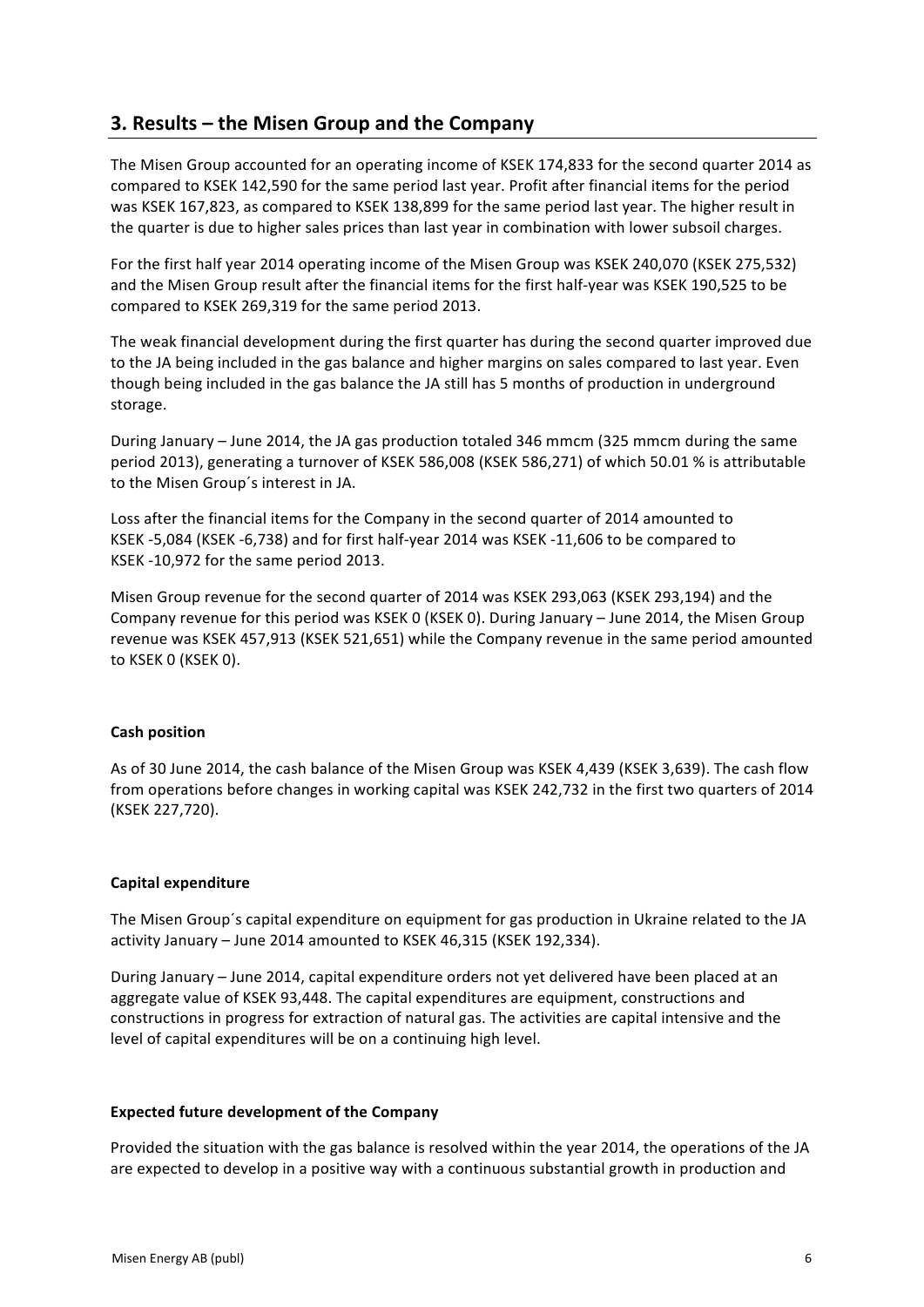sale of gas and thereof increasing profits and positive cash flow from operations resulting in an increased shareholder value. In the near future however, the abovementioned problems with the gas balance and the temporary increased taxation will continue to negatively impact the Misen Group's income and cash flow.

Please also see the description of problems with the gas balance earlier in this report.

### **Environmental impact**

The JA operations have an impact on the environment in Ukraine, which is governed by laws and conventions, which in turn control the JA's operations as regards to the environment. Oil and natural gas operations are subject to extensive regulations with respect to the environment at both international and national levels. Environmental legislation covers the control of water and air pollution, waste, licensing requirements, restrictions on operations in environmentally sensitive and coastal areas. Environmental regulations are expected to become more stringent over time, which will most likely result in increasing costs. The Misen Group meets the environmental requirements in order to maintain existing licenses or obtain new ones.

## **Accounting principles**

This report is prepared according to the International Financial Reporting Standards (IFRS), as adopted by EU. This report is prepared according to IAS 34 and The Swedish Annual Accounts Act as well as RFR 2, Accounting for legal entities. As of 1 January 2014 the Group adopted a series of new accounting principles (please see the Annual Report 2013, pages 47-48), otherwise the accounting principles for the Misen Group as well as for the Company remain identical to the last annual and quarterly reports. It is important to note that the newly adopted IFRS 11 ("Joint Arrangements") does not have an impact on the financial statements of the Company.

## **Financial assets and liabilities**

Booked value of financial assets and liabilities is equal to fair value.

### **Financial and other risks**

The Misen Group focuses on exploration and production of hydrocarbons in Ukraine. In this activity, the Company works with a complex set of industry-specific risks such as price trends for oil and gas, currency risk and interest rate risks, regulatory matters relating to investigations, processing and environment and uncertainty in the value of the completed exploration work and the subsequent field development. With operations currently focused on production rather than exploration, the risk exposure could be considered as being moderate.

The Company continues investigating what measures are needed to extend licenses expiring in 2018, as certain licenses formally will expire at that time. It is not expected that any problems will arise with extending the licenses.

The need for funding that may arise in 2014 will be handled through extended credits and, if necessary, adjustments in the investment program (please see chapters above).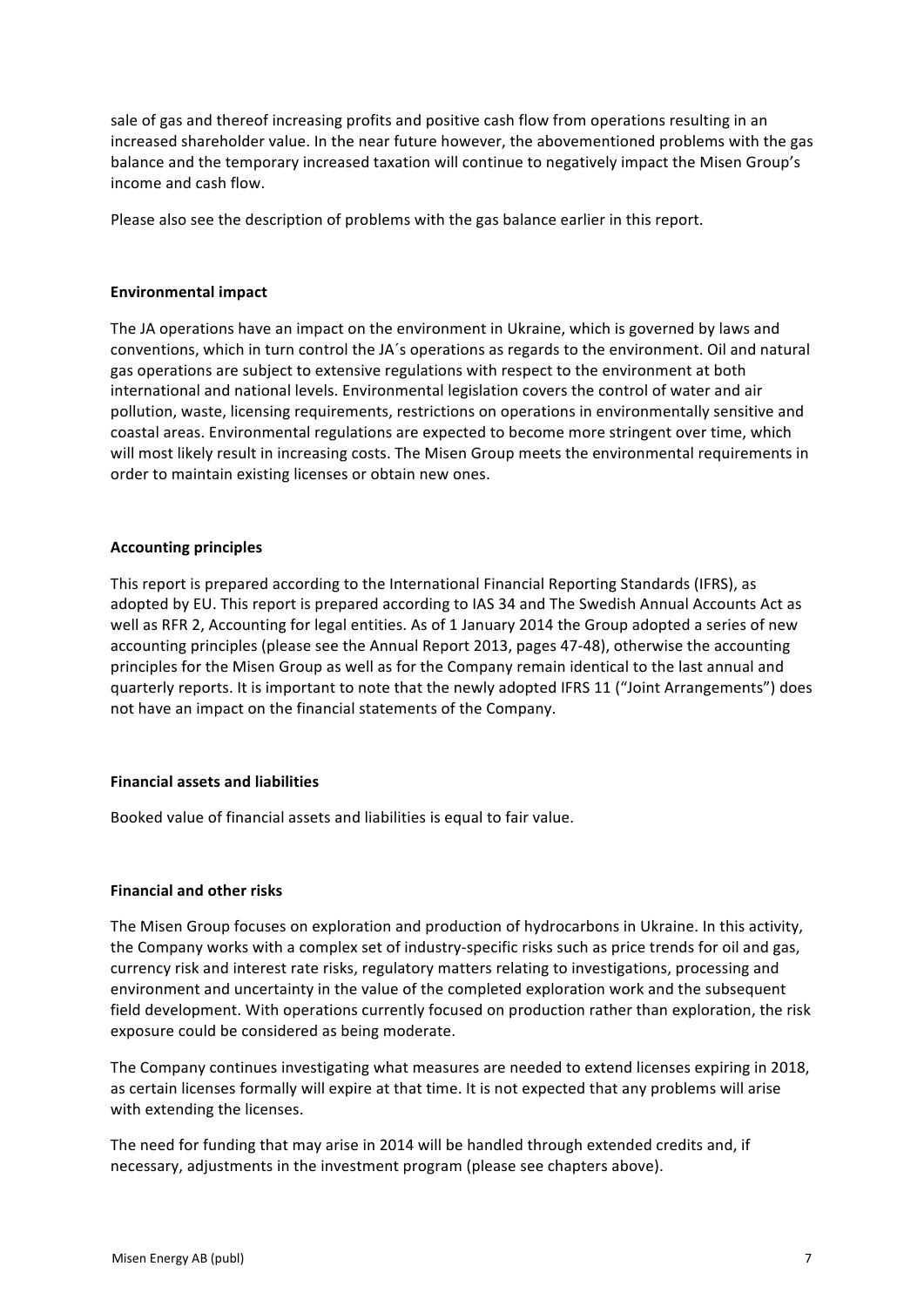Due to the political instability in Ukraine during the January – June 2014 the rate for UAH towards SEK has decreased by -26.2%. Since the Misen Group's operations and net assets are almost entirely located in Ukraine this has caused a negative effect on the Group's equity, decreasing it by KSEK 170,393. 

A more in-depth explanation of the different risk exposures in the Company's business is included in the annual report 2013.

### **Political risks**

As mentioned in the annual report 2013, in recent years, Ukraine has undergone a profound political and social change. The value of the Misen Group assets may be affected by uncertainties such as political or diplomatic developments, social or religious instability, changes in government policies, taxation and interest rates, restrictions on currency repatriation and other political and economic development of laws and rules in Ukraine. These risks relate in particular to expropriation, nationalisation, confiscation of assets and legislative changes concerning the level of foreign ownership. 

The Company is concerned with the latest events in Ukraine that started evolving during the fourth quarter 2013. At present the Company is experiencing a range of negative impacts observed on the Misen Group level as described in previous chapters. The Company continues monitoring the situation.

#### **First North**

Misen Energy AB (publ) is listed on First North, which is an alternative market place operated by NASDAQ OMX Nordic Exchange Stockholm AB and the Company adheres to the rules and regulations for First North. The Certified Adviser of the Company is Thenberg & Kinde Fondkommission AB.

#### **Sector information - the Misen Group**

The Misen Group operational activities are located in Ukraine. Solely administrative issues are undertaken in Sweden.

#### **Geographical area**

|                       |         | Jan-Jun 2014 | Jan-Jun 2013 | Jan-Dec 2013 |
|-----------------------|---------|--------------|--------------|--------------|
| (All amounts in KSEK) |         |              |              |              |
| Net sales, external:  |         |              |              |              |
|                       | Sweden  | --           | --           |              |
|                       | Ukraine | 457,913      | 521,651      | 623,575      |
| Fixed assets:         |         |              |              |              |
|                       | Sweden  | --           | --           |              |
|                       | Ukraine | 704,005      | 764,064      | 908,381      |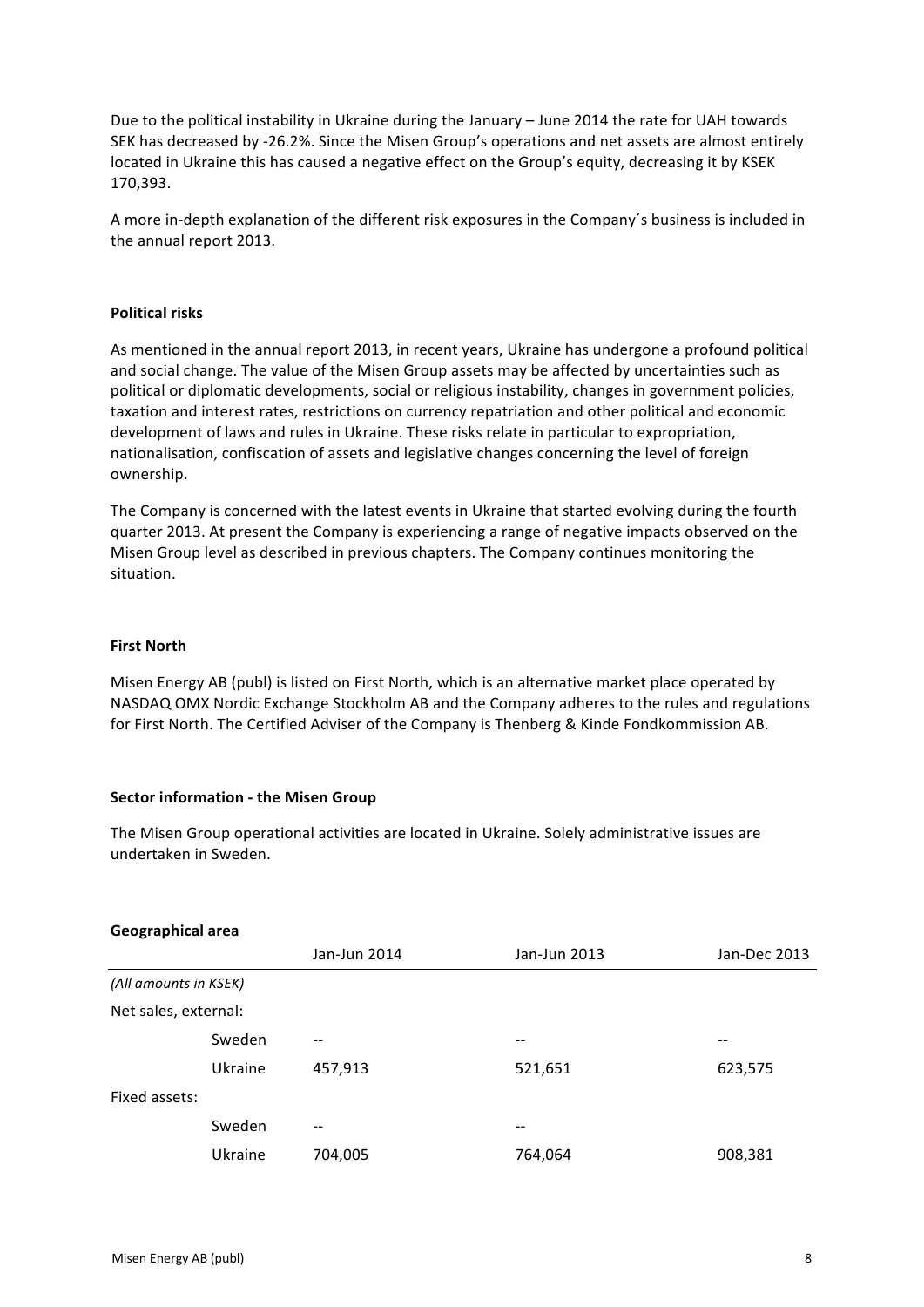# **Transactions with related parties**

(Amounts for 30 June 2013 not available)

|                            | Jan-Jun 2014 | Jan-Dec 2013 |
|----------------------------|--------------|--------------|
| (All amounts in KSEK)      |              |              |
| Ukrgasvydobuvannya:        |              |              |
| Sale                       | 44,749       | 164,180      |
| Purchase                   | 81,408       | 179,955      |
| Short-term receivables     |              | 2,152        |
| Short-term debts           | 97,832       | 16,824       |
| Management and Board:      |              |              |
| Purchase of services       | 1,040        | 2,217        |
| Salaries and remunerations | 2,590        | 4,199        |
| Short-term debts           | 7            | --           |

### **Publication of the Q2 interim report**

This interim report for the second quarter 2014 is published at the Company's website, www.misenenergy.se, and a printed version can be ordered at info@misenenergy.com.

## **Future reports**

Next report, the interim report Q3 2014, will be launched on 27 November 2014.

This report has not been subject to review by the Company's auditors.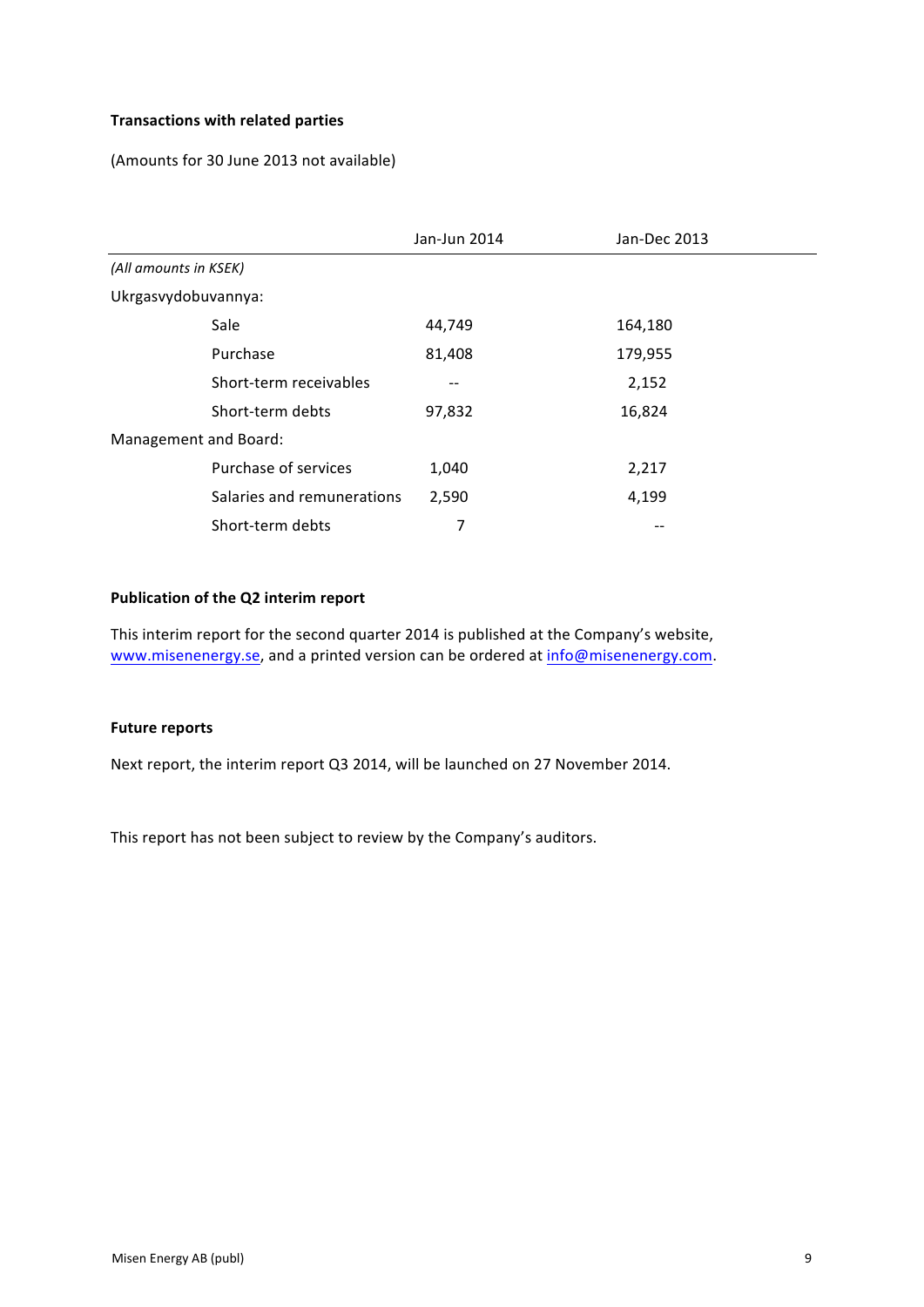Stockholm, 28 August 2014

#### **Misen Energy AB (publ)**

The Board and Managing Director

For further information, please contact: Göran Wolff, MD

Direct line: +46 31 759 50 72 Mobile: +46 709 45 48 48

E-mail: goran@misenenergy.se 

info@misenenergy.se 

Misen Energy AB (publ) (formerly Svenska Capital Oil AB (publ)) is a Swedish upstream oil and gas company with operations in Ukraine. The company was founded in 2004 and its shares are since 12 June 2007 traded on NASDAQ OMX First North.

In 2011, Misen Energy AB (publ) acquired Misen Enterprises AB and its Ukrainian subsidiary, LLC Karpatygaz, including the rights of 50.01% of the revenue and profit from a gas production project in Ukraine. Under IFRS rules, this transaction is classified as a reverse takeover. In consideration of the acquisition, a new share issue was carried out.

The gas producing assets have been acquired by production cooperation via a joint activity project governed by a Joint Activity Agreement between the wholly-owned direct and indirect subsidiaries of Misen Energy AB (publ), i.e. Misen Enterprises AB and LLC Karpatygaz (together 50.01%) and PJSC Ukrgasvydobuvannya (49.99%), the largest producer of natural gas in Ukraine and subsidiary of the National Joint Stock Company Naftogaz of Ukraine. The value of the assets is estimated to be substantially higher than the purchase price for Misen Enterprises AB.

The purpose of the project is to significantly increase production of gas and oil by providing modern technologies via a large-scale investment program.

The registered office of Misen Energy AB (publ) is in Stockholm and the shares are traded on First North under identification ticker MISE.

The Certified Adviser of the company at NASDAQ OMX First North is Thenberg & Kinde Fondkommission AB.

For further information please visit our web site www.misenenergy.se.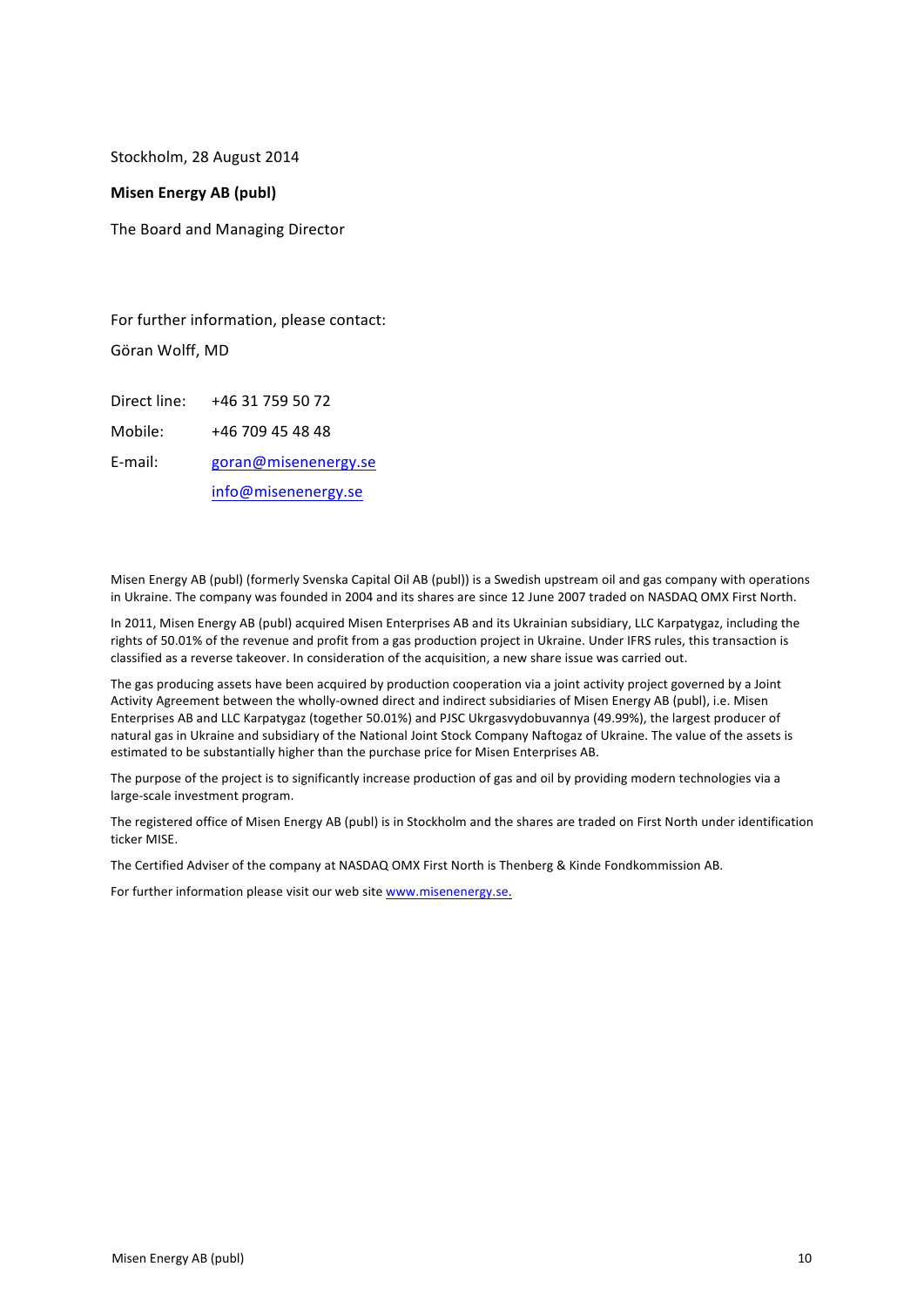#### **CONDENSED INTERIM INCOME STATEMENT-THE GROUP**

|                                                                                                                                | 1 Apr - 30 June 1 Apr - 30 June<br>2014 | 2013                 | 1 Jan - 30 June<br>2014 | 1 Jan - 30 June<br>2013 | 1 Jan - 31 Dec<br>2013  |
|--------------------------------------------------------------------------------------------------------------------------------|-----------------------------------------|----------------------|-------------------------|-------------------------|-------------------------|
| All amounts in KSEK                                                                                                            | 3 months                                | 3 months             | 6 months                | 6 months                | 12 months               |
|                                                                                                                                |                                         |                      |                         |                         |                         |
| <b>Operating revenue</b><br>Net sales                                                                                          | 293,063                                 | 293,194              | 457,913                 | 521,651                 | 618,332                 |
| Other operating income                                                                                                         | 1,772                                   | 1,619                | 3,096                   | 4,270                   | 5,243                   |
|                                                                                                                                | 294,835                                 | 294,813              | 461,009                 | 525,921                 | 623,575                 |
|                                                                                                                                |                                         |                      |                         |                         |                         |
| <b>Operating expenses</b>                                                                                                      |                                         |                      |                         |                         |                         |
| Other external expenses<br>Personnel expenses                                                                                  | $-96,393$<br>$-2,854$                   | $-142,589$           | $-175,526$<br>$-7,317$  | $-231,366$<br>$-6,800$  | $-283,746$<br>$-16,536$ |
| Depreciation and amortisation of tangible and intangible fixed assets                                                          | $-7,146$                                | $-3,150$<br>$-6,105$ | $-13,943$               | $-11,299$               | $-25,251$               |
| Other operating cost                                                                                                           | $-13,609$                               | $-379$               | $-24,153$               | $-924$                  | $-20,920$               |
|                                                                                                                                | $-120,002$                              | $-152,223$           | -220,939                | $-250,389$              | $-346,453$              |
| <b>Operating income</b>                                                                                                        | 174,833                                 | 142,590              | 240,070                 | 275,532                 | 277,122                 |
|                                                                                                                                |                                         |                      |                         |                         |                         |
| <b>Financial items</b>                                                                                                         | $-7,010$                                | $-3,691$             | $-49,545$               | $-6,213$                | $-9,561$                |
| Profit/loss after financial items                                                                                              | 167,823                                 | 138,899              | 190,525                 | 269,319                 | 267,561                 |
| Taxes for the period                                                                                                           | $-33,149$                               | $-24,576$            | $-41,506$               | $-50,677$               | $-59,094$               |
| Profit/loss for the period attributable to the parent company<br>shareholders                                                  | 134,674                                 | 114,323              | 149,019                 | 218,642                 | 208,467                 |
| Interim Statement of comprehensive income - The Group                                                                          |                                         |                      |                         |                         |                         |
| Net profit for the period                                                                                                      | 134,674                                 | 114,323              | 149,019                 | 218,642                 | 208,467                 |
| Other comprehensive income<br>Items possible for later reclassification in income statement:<br><b>Translation differences</b> | $-12,993$                               | 3,632                | $-170,393$              | $-2,361$                | $-23,695$               |
| Other comprehensive income for the period, net after taxes                                                                     | $-12,993$                               | 3,632                | $-170,393$              | $-2,361$                | $-23,695$               |
|                                                                                                                                |                                         |                      |                         |                         |                         |
| Total comprehensive income for the period                                                                                      | 121,681                                 | 117,955              | $-21,374$               | 216,281                 | 184,772                 |
| Net earnings per share, allocated to the share owners in the parent company<br>(in SEK per share)                              |                                         |                      |                         |                         |                         |
| Net earnings for the period, before and after dilution                                                                         | 0.93                                    | 0.79                 | 1.03                    | 1.51                    | 1.43                    |
| Average number of shares for the period was 145,068,222                                                                        |                                         |                      |                         |                         |                         |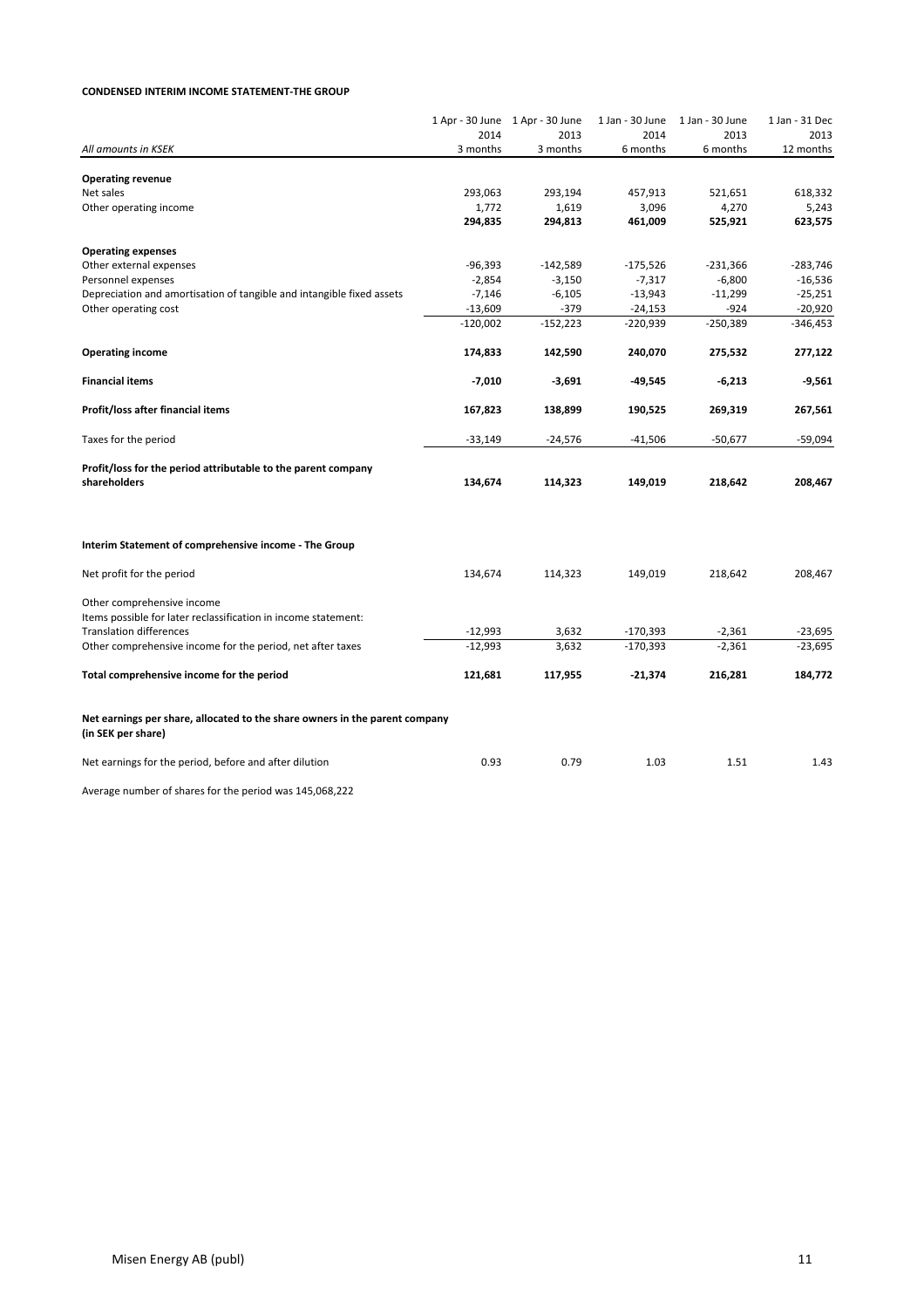## **CONDENSED BALANCE SHEET-THE GROUP**

| All amounts in KSEK                  | 30 June 2014 | 30 June 2013 | 31 Dec 2013 |
|--------------------------------------|--------------|--------------|-------------|
| <b>ASSETS</b>                        |              |              |             |
| <b>Non-current assets</b>            |              |              |             |
| Intangible fixed assets              | 35,885       | 39,096       | 37,684      |
| Tangible fixed assets                | 668,120      | 724,968      | 866,972     |
| <b>Total non-current assets</b>      | 704,005      | 764,064      | 904,656     |
| <b>Current assets</b>                |              |              |             |
| Stock                                | 92,253       | 8,540        | 142,773     |
| Accounts receivable                  | 145,843      | 189,581      | 4,999       |
| Other receivables                    | 14,952       | 10,627       | 37,117      |
| Prepaid expenses and accrued income  | 2,038        | 254          | 237         |
|                                      | 255,086      | 209,002      | 185,126     |
| Cash and bank balances               | 4,439        | 3,639        | 949         |
| <b>Total current assets</b>          | 259,525      | 212,641      | 186,075     |
| <b>TOTAL ASSETS</b>                  | 963,530      | 976,705      | 1,090,731   |
| All amounts in KSEK                  | 30 June 2014 | 30 June 2013 | 31 Dec 2013 |
| <b>EQUITY AND LIABILITIES</b>        |              |              |             |
| <b>Equity</b>                        | 517,896      | 570,779      | 539,270     |
| <b>Non-current liabilities</b>       |              |              |             |
| Long-term loans                      | 50,386       | 89,600       | 37,502      |
| Long-term deferred tax liability     | 4,308        | 0            | 17,011      |
| Other long-term liabilities          | 1,749        | 656          | 2,468       |
| <b>Total non-current liabilities</b> | 56,443       | 90,256       | 56,981      |
| <b>Total non-current liabilities</b> |              |              |             |
| Accounts payable                     | 81,462       | 88,256       | 118,034     |
| Tax debts                            | 27,119       | 23,480       |             |
| Short-term loans                     | 218,249      | 103,671      | 255,994     |
| Other short-term debt to JA          | 30,874       | 41,835       | 37,733      |
| Other short-term debt                | 24,535       | 49,563       | 74,261      |
| Accrued expenses and deferred income | 6,952        | 8,865        | 8,458       |
| <b>Total current liabilities</b>     | 389,191      | 315,670      | 494,480     |
| <b>TOTAL EQUITY AND LIABILITIES</b>  | 963,530      | 976,705      | 1,090,731   |
| Pledged assets                       | 369,487      | 359,123      | 613,592     |
| Contingent liabilities               | 1,884,362    | 4,522,553    | 4,114,931   |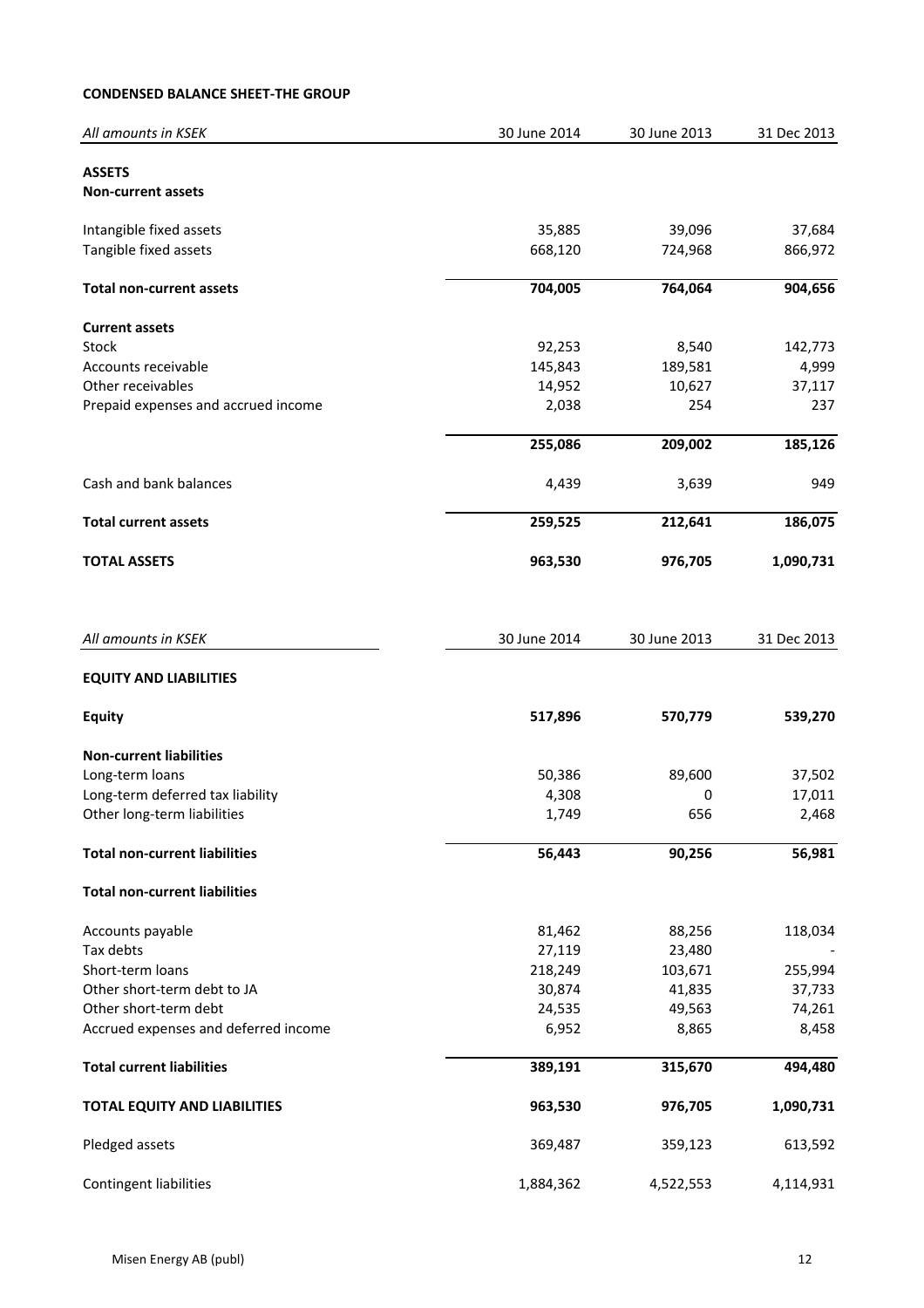#### **CONDENSED STATEMENT OF CHANGES IN EQUITY - THE GROUP**

|                                        |         |                                     |                | Retained  |                     |
|----------------------------------------|---------|-------------------------------------|----------------|-----------|---------------------|
| All amounts in KSEK                    |         | Share capital Other paid in capital | Other reserves | earnings  | <b>Total equity</b> |
| Equity brought forward 2013-01-01      | 290,136 | -274.435                            | $-13,087$      | 351,884   | 354,498             |
| Net profit                             |         |                                     |                |           |                     |
| Net profit of the period Jan-June 2013 |         |                                     |                | 218,642   | 218,642             |
| Other comprehensive income             |         |                                     |                |           |                     |
| <b>Translation difference</b>          |         |                                     | $-2,361$       |           | $-2,361$            |
| Total comprehensive income             | 290,136 | $-274,435$                          | -15,448        | 570,526   | 570,779             |
| Equity brought forward 2013-06-30      | 290,136 | -274,435                            | -15,448        | 570,526   | 570,779             |
| Equity brought forward 2013-07-01      | 290,136 | $-274,435$                          | $-15,448$      | 570,526   | 570,779             |
| Net profit                             |         |                                     |                |           |                     |
| Net profit of the period July-Dec 2013 |         |                                     |                | $-10,175$ | $-10,175$           |
| Other comprehensive income             |         |                                     |                |           |                     |
| <b>Translation difference</b>          |         |                                     | $-21,334$      |           | $-21,334$           |
| <b>Total comprehensive income</b>      | 0       | 0                                   | $-21,334$      | $-10,175$ | $-31,509$           |
| Equity brought forward 2013-12-31      | 290,136 | $-274,435$                          | $-36,782$      | 560,351   | 539,270             |
| Equity brought forward 2014-01-01      | 290,136 | $-274,435$                          | $-36,782$      | 560,351   | 539,270             |
| Net profit                             |         |                                     |                |           |                     |
| Net profit of the period Jan-June 2014 |         |                                     |                | 149,019   | 149,019             |
| Other comprehensive income             |         |                                     |                |           |                     |
| <b>Translation difference</b>          |         |                                     | $-170,393$     |           | $-170,393$          |
| <b>Total comprehensive income</b>      | 0       | 0                                   | $-170,393$     | 149,019   | $-21,374$           |
| Equity brought forward 2014-06-30      | 290,136 | $-274,435$                          | $-207,175$     | 709,370   | 517,896             |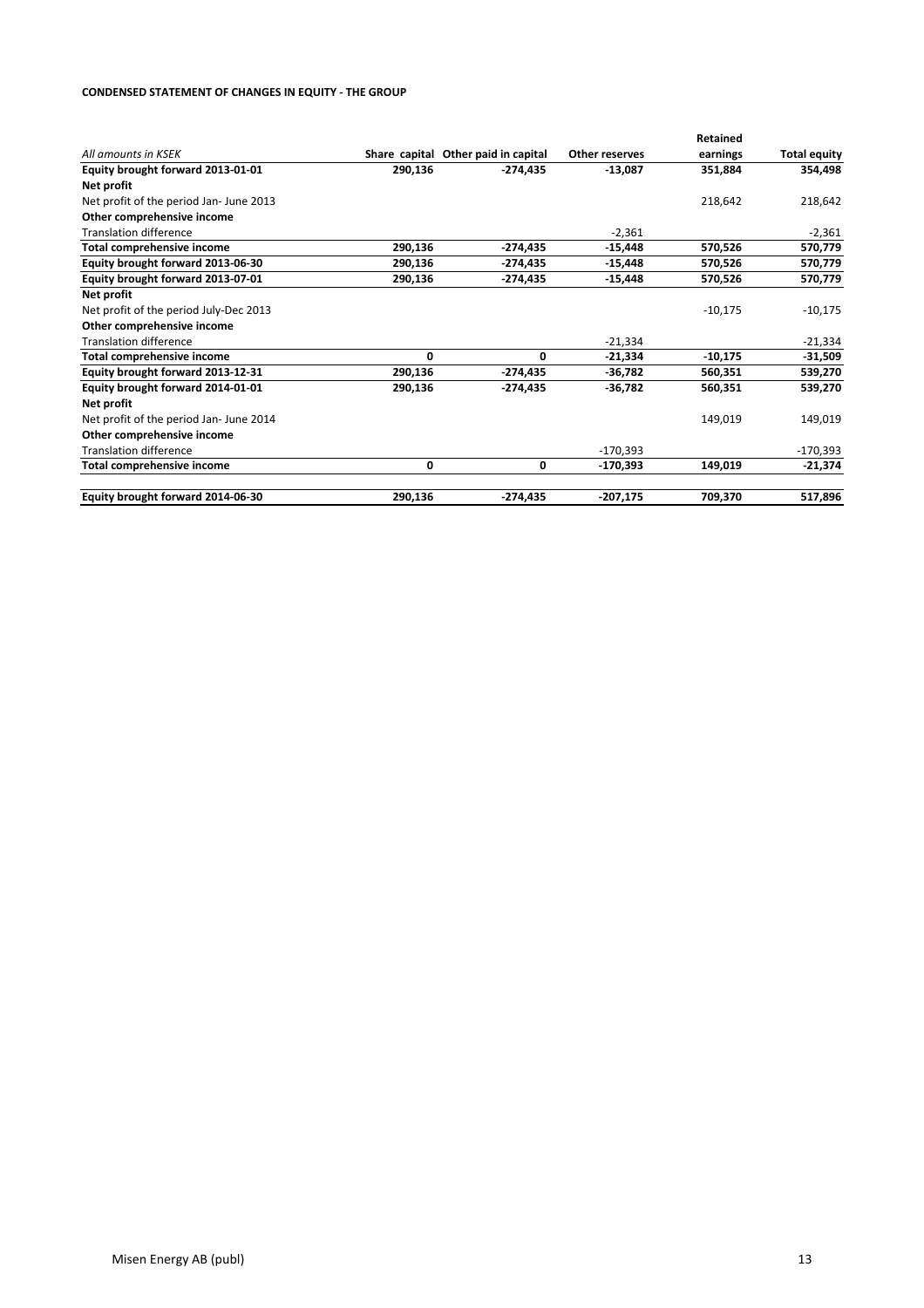### **CONDENSED STATEMENT OF CASH FLOWS - THE GROUP**

|                                                | 1 Jan-30 June | 1 Jan-30 June | 1 Jan-31 Dec |
|------------------------------------------------|---------------|---------------|--------------|
|                                                | 2014          | 2013          | 2013         |
| All amounts in KSEK                            | 6 months      | 6 months      | 12 months    |
| Operating activities                           |               |               |              |
| Operating income                               | 240,070       | 275,532       | 277,122      |
| Adjustment for non-cash items                  | 13,841        | 11,947        | 19,057       |
| Interest received                              | 26            | 293           | 341          |
| Interest paid                                  | $-1,799$      | $-6,506$      | $-678$       |
| Income tax                                     | $-9,406$      | $-53,546$     | $-78,433$    |
| Cash flow from operating activities            |               |               |              |
| before working capital changes                 | 242,732       | 227,720       | 217,409      |
| Decrease(+)/increase in stocks                 | 18,157        | $-570$        | $-137,671$   |
| Decrease(+)/increase in receivables            | $-198,120$    | $-174,684$    | $-884$       |
| Decrease(-)/increase in short-term debts       | 8,910         | 103,468       | 155,279      |
| Cash-flow from operating activities            | 71,679        | 155,934       | 234,133      |
| Investing activities                           |               |               |              |
| Acquisition of tangible and intangible assets* | $-46,315$     | $-192,334$    | $-370,668$   |
| Sale of tangible and intangible assets         | 1,797         |               | 48,812       |
| Cash flow from investing activities            | $-44,518$     | $-192,334$    | $-321,856$   |
| Financing activities                           |               |               |              |
| Change in long-term debt (increase+)           | $-23,494$     | 26,749        | 75,965       |
| Cash flow from financing activities            | $-23,494$     | 26,749        | 75,965       |
| Cash flow for the period                       | 3,667         | $-9,651$      | $-11,758$    |
| Cash at the beginning of the period            | 949           | 13,325        | 13,325       |
| Exchange rate difference in cash               | $-177$        | $-35$         | $-618$       |
| Cash at the end of the period                  | 4,439         | 3,639         | 949          |

\*During 2014 has no net investments through financial leasing agreements been made, the amount for the whole year 2014 was KSEK 61,061. Investments through financial leasing are considered as not affecting the cash flow.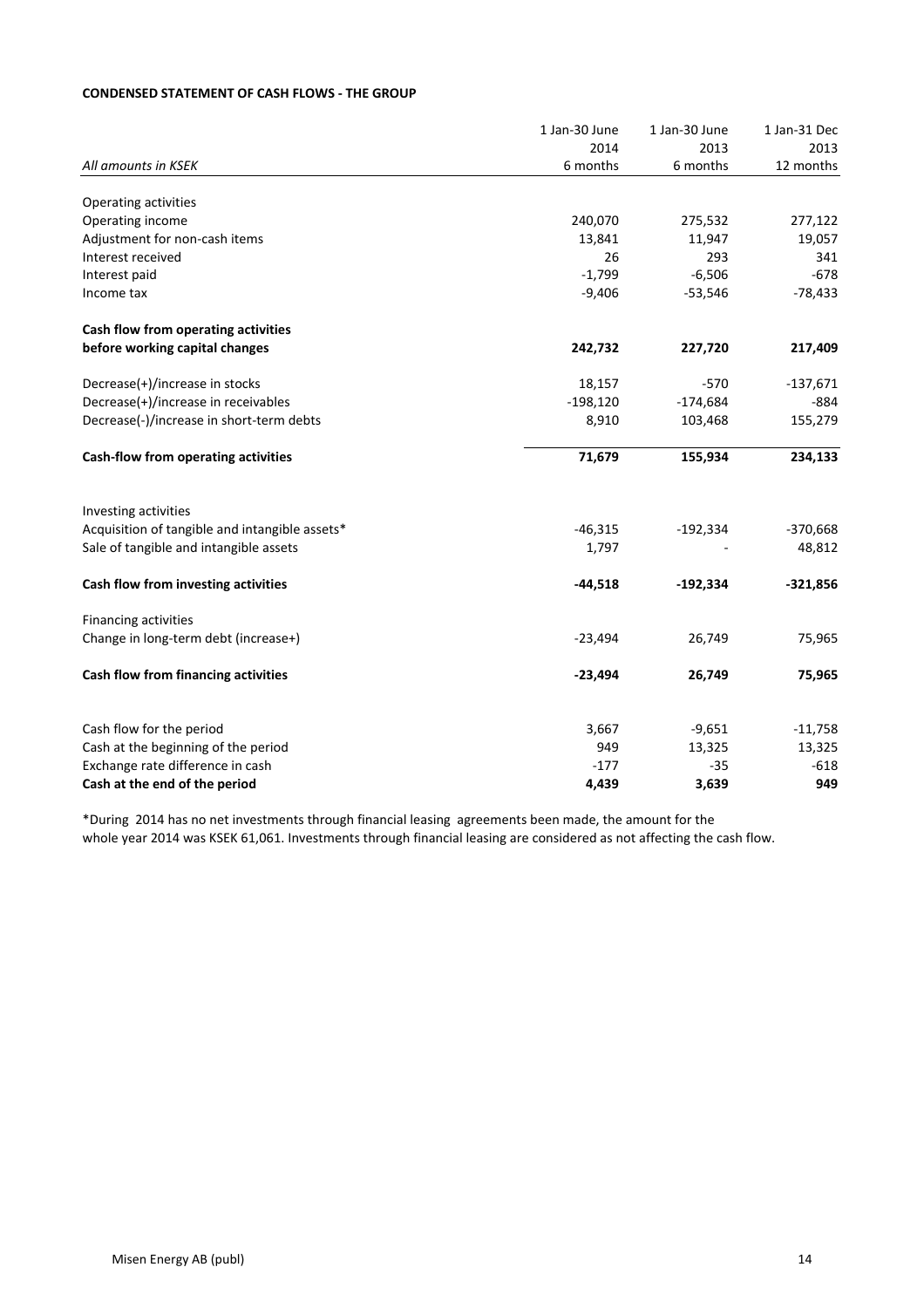#### **CONDENSED INTERIM INCOME STATEMENT - PARENT COMPANY**

(Misen Energy AB (publ))

|                                                                                              |              |              |           | 1 Apr-30 June 1 Apr-30 June 1 Jan-30 June 1 Jan-31 March | 1 Jan-31 Dec |
|----------------------------------------------------------------------------------------------|--------------|--------------|-----------|----------------------------------------------------------|--------------|
|                                                                                              | 2014         | 2013         | 2014      | 2013                                                     | 2013         |
| All amounts in KSEK                                                                          | 3 months     | 3 months     | 6 months  | 6 months                                                 | 12 months    |
| <b>Operating revenue</b>                                                                     |              |              |           |                                                          |              |
| Net sales                                                                                    | 0            | 0            | 0         | 0                                                        | 2,730        |
|                                                                                              | $\mathbf{0}$ | $\Omega$     | $\Omega$  | 0                                                        | 2,730        |
| <b>Operating expenses</b>                                                                    |              |              |           |                                                          |              |
| Other external expenses                                                                      | $-3,384$     | $-6,188$     | $-7,610$  | $-8,999$                                                 | $-21,746$    |
| Personnel expenses                                                                           | $-1,041$     | 271          | $-2,744$  | $-829$                                                   | $-2,889$     |
|                                                                                              | $-4,425$     | $-5,917$     | $-10,354$ | $-9,828$                                                 | $-24,635$    |
| <b>Operating income</b>                                                                      | $-4,425$     | $-5,917$     | $-10,354$ | $-9,828$                                                 | $-21,905$    |
| Interest income                                                                              | 0            | $\mathbf{1}$ | 0         | $\mathbf{1}$                                             | 337          |
| Interest expense                                                                             | $-659$       | $-822$       | $-1,252$  | $-1,145$                                                 | $-2,998$     |
|                                                                                              | $-659$       | $-821$       | $-1,252$  | $-1,144$                                                 | $-2,661$     |
| Profit/loss after financial items                                                            | $-5,084$     | $-6,738$     | $-11,606$ | $-10,972$                                                | $-24,566$    |
| Taxes for the period                                                                         |              |              |           |                                                          |              |
| Net profit/loss                                                                              | $-5,084$     | $-6,738$     | $-11,606$ | $-10,972$                                                | $-24,566$    |
| Interim Statement of comprehensive income - Parent company                                   |              |              |           |                                                          |              |
| Net loss for the period                                                                      | $-5,084$     | $-6,738$     | $-11,606$ | $-10,972$                                                | $-24,566$    |
| Other comprehensive income                                                                   |              |              |           |                                                          |              |
|                                                                                              | 0            | 0            | 0         | 0                                                        | 0            |
| Other comprehensive income for the period, net after taxes                                   | $\Omega$     | $\Omega$     | $\Omega$  | $\Omega$                                                 | $\Omega$     |
| Total comprehensive income for the period                                                    | $-5,084$     | $-6,738$     | $-11,606$ | $-10,972$                                                | $-24,566$    |
| Earnings per share allocated to the share owners in the parent company<br>(in SEK per share) |              |              |           |                                                          |              |
| Net earnings for the period, before and after dilution                                       | <b>Neg</b>   | Neg          | Neg       | Neg                                                      | Neg          |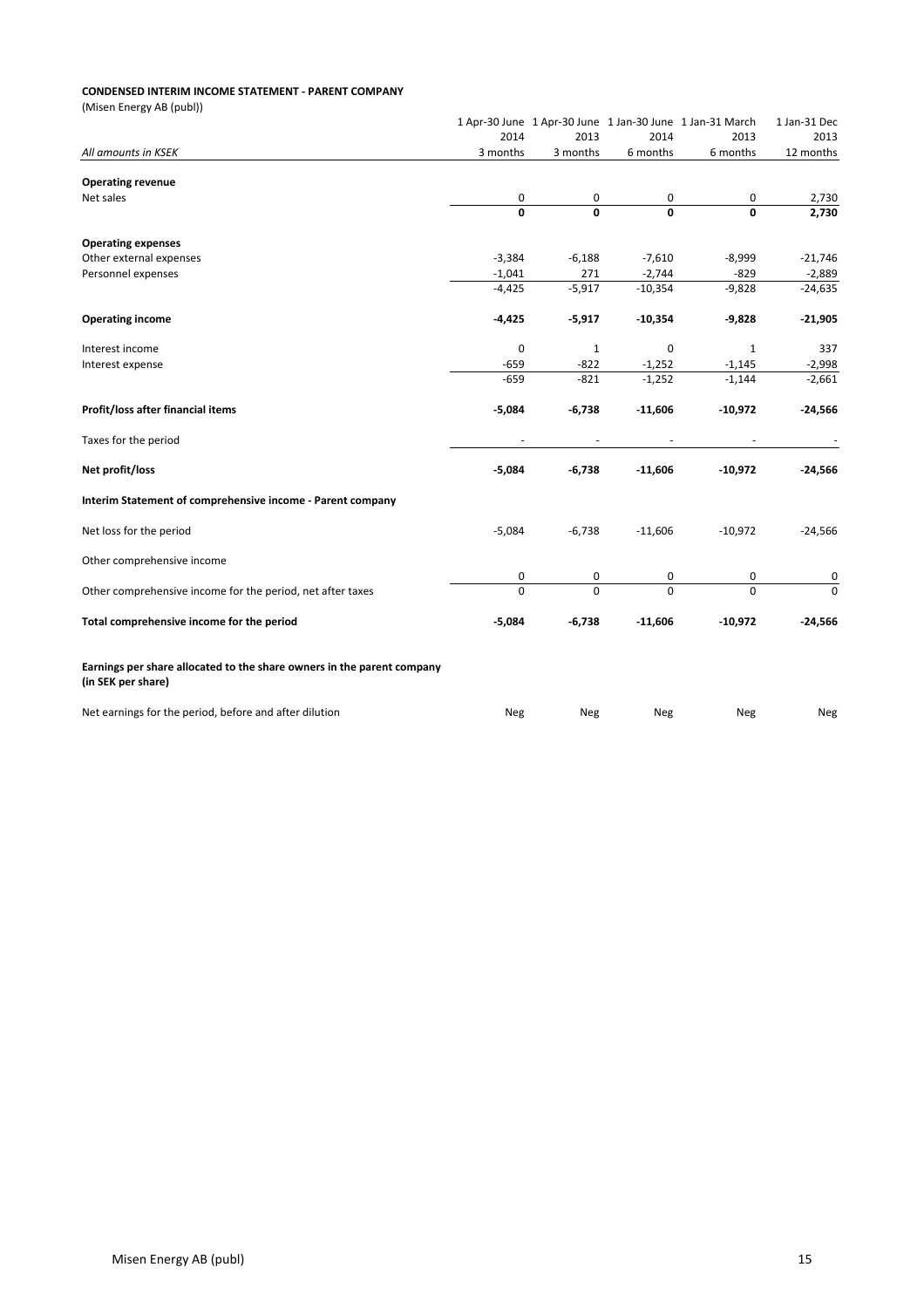#### **CONDENSED BALANCE SHEET - PARENT COMPANY**

(Misen Energy AB (publ))

| All amounts in KSEK                      | 30 June 2014 | 30 June 2013 | 31 Dec 2013 |
|------------------------------------------|--------------|--------------|-------------|
| <b>ASSETS</b>                            |              |              |             |
| <b>Non-current assets</b>                |              |              |             |
| <b>Financial fixed assets</b>            |              |              |             |
| Shares in subsidiaries                   | 1,001,799    | 1,001,799    | 1,001,799   |
| <b>Total financial fixed assets</b>      | 1,001,799    | 1,001,799    | 1,001,799   |
| <b>Total fixed assets</b>                | 1,001,799    | 1,001,799    | 1,001,799   |
| Total non-current assets                 | 1,001,799    | 1,001,799    | 1,001,799   |
| <b>Current receivables</b>               |              |              |             |
| Other receivables                        | 512          | 477          | 803         |
| Short-term receivables subsidiaries      | 4,818        | 1,563        | 4,745       |
| Prepaid expenses and accrued income      | 192          | 255          | 227         |
|                                          | 5,522        | 2,295        | 5,775       |
| <b>Cash and bank balances</b>            | 683          | 1,678        | 479         |
| <b>Total current assets</b>              | 6,205        | 3,973        | 6,254       |
| <b>TOTAL ASSETS</b>                      | 1,008,004    | 1,005,772    | 1,008,053   |
| (Misen Energy AB (publ))                 |              |              |             |
| All amounts in KSEK                      | 30 June 2014 | 30 June 2013 | 31 Dec 2013 |
| Equity                                   |              |              |             |
| <b>Restricted equity</b>                 |              |              |             |
| Share capital                            | 290,136      | 290,136      | 290,136     |
| Statutory reserves                       | 345          | 345          | 345         |
|                                          | 290,481      | 290,481      | 290,481     |
| Non-restricted equity                    |              |              |             |
| Profit/Loss brought forward              | 672,900      | 697,466      | 697,466     |
| Profit/loss for the year                 | $-11,606$    | $-10,972$    | -24,565     |
|                                          | 661,294      | 686,494      | 672,901     |
| <b>Total equity</b>                      | 951,775      | 976,975      | 963,382     |
| <b>Non-current liabilities</b>           |              |              |             |
| Long-term loan                           | 50,386       | 25,727       | 37,502      |
| Other long-term debts to group companies | 92           | 94           | 93          |
| <b>Total non-current liabilities</b>     | 50,478       | 25,821       | 37,595      |
| <b>Total non-current liabilities</b>     |              |              |             |
| Accounts payable                         | 1,255        | 1,045        | 3,568       |
| Other short-term liabilities             | 509          | 344          | 333         |
| Accrued expenses and deferred income     | 3,987        | 1,587        | 3,175       |
| <b>Total current liabilities</b>         | 5,751        | 2,976        | 7,076       |
| TOTAL EQUITY AND LIABILITIES             | 1,008,004    | 1,005,772    | 1,008,053   |
| <b>Pledged assets</b>                    | 152          | 152          | 153         |
| <b>Contingent liabilities</b>            | 39           | 39           | 39          |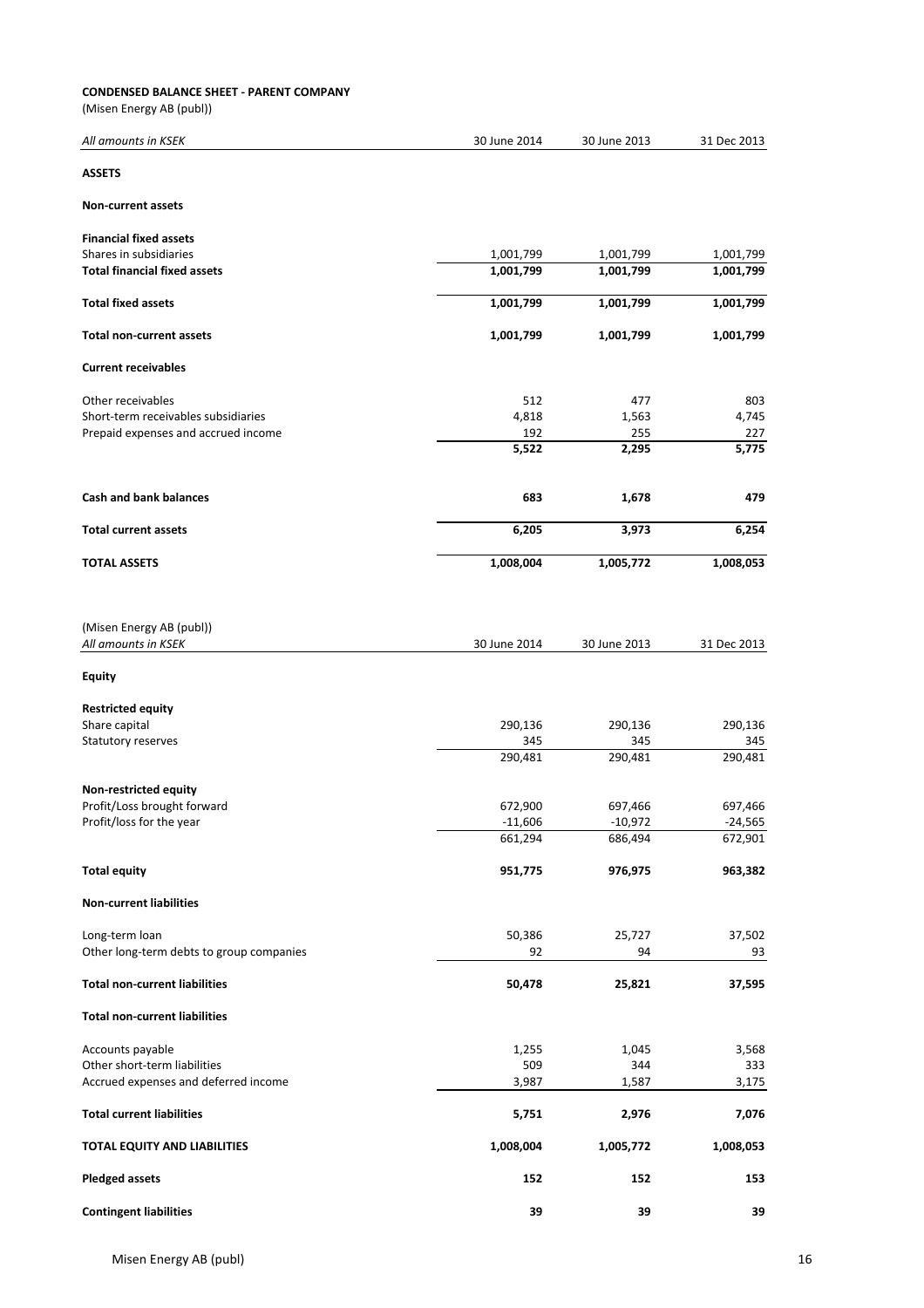### **CONDENSED STATEMENT OF CHANGES IN EQUITY - PARENT COMPANY**

|                                           | <b>Share</b>  |                  |         |                 |                     |  |
|-------------------------------------------|---------------|------------------|---------|-----------------|---------------------|--|
|                                           |               | <b>Statutory</b> | Premium | <b>Retained</b> |                     |  |
| All amounts in KSEK                       | Share capital | reserves         | reserve | earnings        | <b>Total equity</b> |  |
| Equity brought forward 2013-01-01         | 290,136       | 345              | 714,285 | $-16,819$       | 987,947             |  |
| Net profit                                |               |                  |         |                 |                     |  |
| Net profit of the period Jan-June 2014    |               |                  |         | $-10,972$       | $-10,972$           |  |
| Other comprehensive income                |               |                  |         |                 |                     |  |
| <b>Translation difference</b>             |               |                  |         |                 |                     |  |
| <b>Total comprehensive income</b>         | $\mathbf{0}$  | 0                | 0       | $-10,972$       | $-10,972$           |  |
| Equity brought forward 2013-06-30         | 290,136       | 345              | 714,285 | $-27,791$       | 976,975             |  |
| Equity brought forward 2013-07-01         | 290,136       | 345              | 714,285 | $-27,791$       | 976,975             |  |
| Net profit                                |               |                  |         |                 |                     |  |
| Net profit for the period July - Dec 2013 |               |                  |         | $-13,593$       | $-13,593$           |  |
| Other comprehensive income                |               |                  |         |                 |                     |  |
| <b>Translation difference</b>             |               |                  |         |                 |                     |  |
| Total comprehensive income                | 0             | 0                | 0       | -13,593         | $-13,593$           |  |
| Equity brought forward 2013-12-31         | 290,136       | 345              | 714,285 | $-41,384$       | 963,382             |  |
| Equity brought forward 2014-01-01         | 290,136       | 345              | 714,285 | $-41,384$       | 963,382             |  |
| Net profit                                |               |                  |         |                 |                     |  |
| Net profit of the period Jan-June 2014    |               |                  |         | $-11,606$       | $-11,606$           |  |
| Other comprehensive income                |               |                  |         |                 |                     |  |
| <b>Translation difference</b>             |               |                  |         |                 |                     |  |
| <b>Total comprehensive income</b>         | 0             | 0                | 0       | $-11,606$       | $-11,606$           |  |
| Equity brought forward 2014-06-30         | 290,136       | 345              | 714,285 | $-52,990$       | 951,776             |  |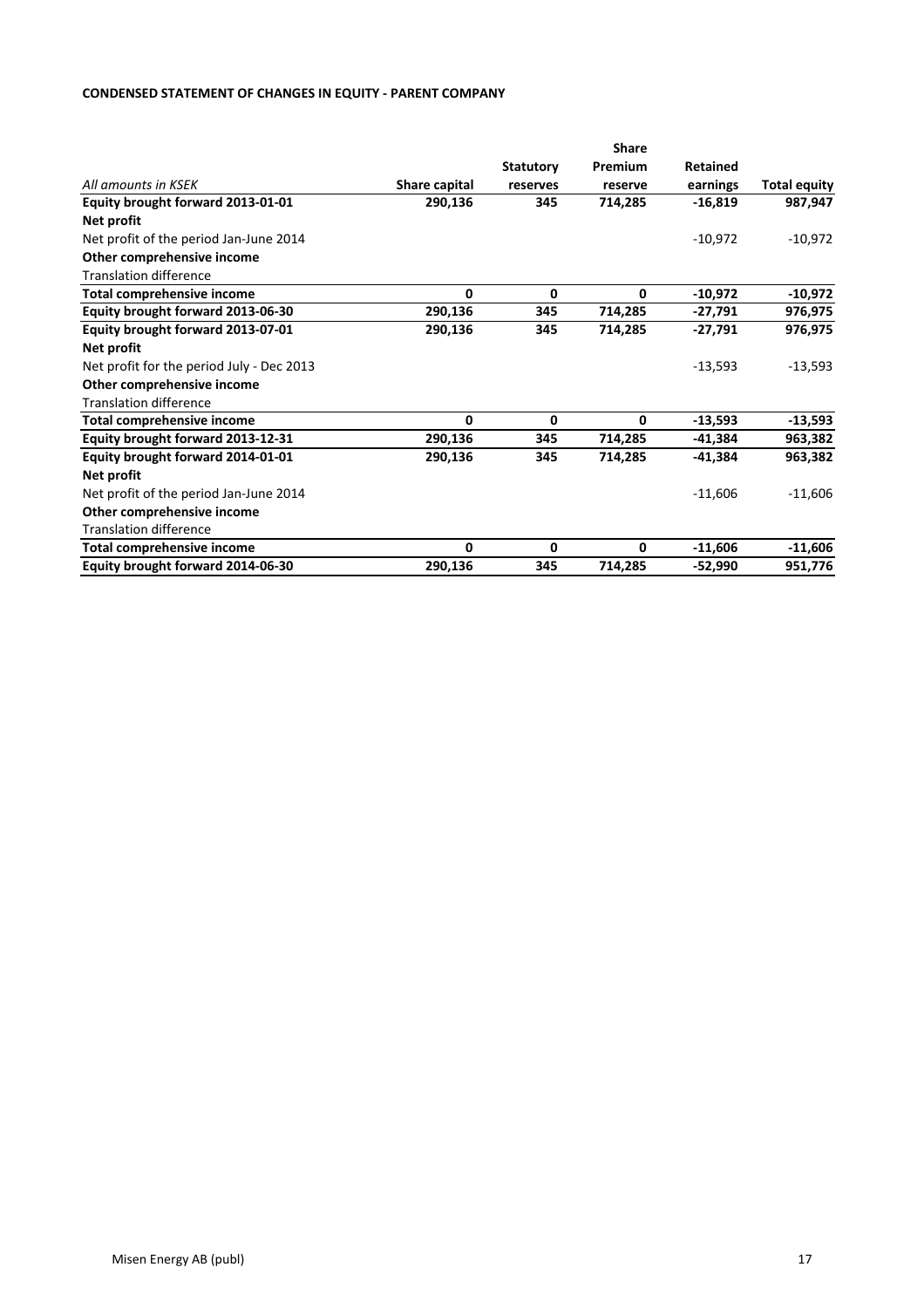## **CONDENSED STATEMENT OF CASH FLOWS - PARENT COMPANY**

(Misen Energy AB (publ))

|                                             | 1 Jan-30 June | 1 Jan-30 June | 1 Jan-31 Dec   |
|---------------------------------------------|---------------|---------------|----------------|
|                                             | 2014          | 2013          | 2013           |
| All amounts in KSEK                         | 6 months      | 6 months      | 12 months      |
| Operating activities                        |               |               |                |
| Operating income                            | $-10,354$     | $-9,828$      | $-21,905$      |
| Adjustment for non-cash items               |               | 442           |                |
| Interest received                           |               | 1             | $\overline{2}$ |
| Interest paid                               |               | $-1,145$      |                |
| Cash flow from operating activities         |               |               |                |
| before working capital changes              | $-10,354$     | $-10,530$     | $-21,903$      |
| Cash flow from working capital changes      |               |               |                |
| Decrease(+)/increase in receivables         | 253           | $-1,514$      | $-4,661$       |
| Decrease(-)/increase in accounts payable    | $-2,313$      | $-35$         | 2,488          |
| Decrease(-)/increase(+) in short term debts | $-265$        | -6            | $-300$         |
| Cash flow from operating activities         | $-12,679$     | $-12,085$     | $-24,376$      |
| <b>Financing activities</b>                 |               |               |                |
| Increase in long-term debt                  | 12,883        | 5,251         | 16,343         |
| Cash flow from financing activities         | 12,883        | 5,251         | 16,343         |
| Cash flow for the period                    | 204           | $-6,834$      | $-8,033$       |
| Cash at the beginning of the period         | 479           | 8,512         | 8,512          |
| Cash at the end of the period               | 683           | 1,678         | 479            |